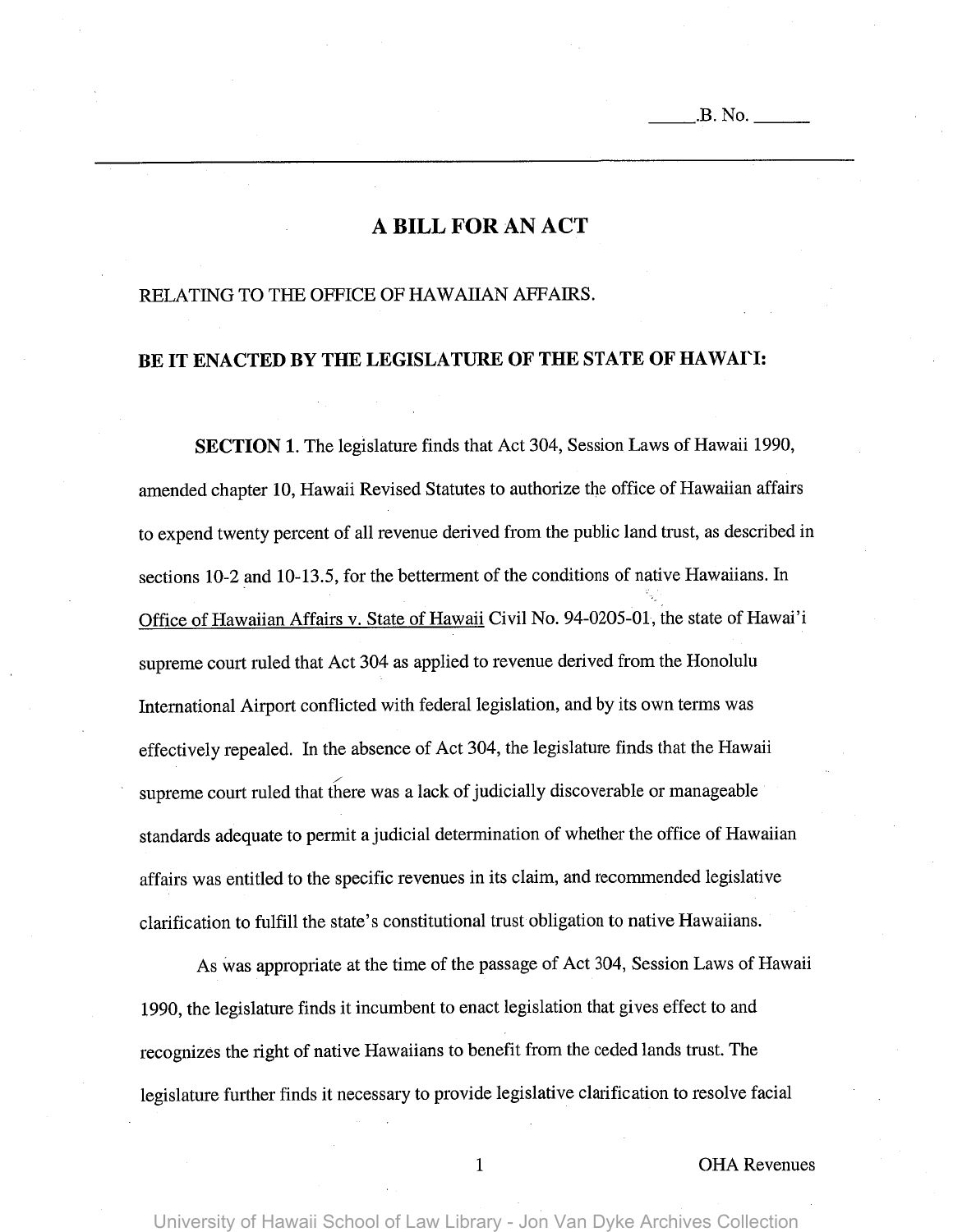statutory inconsistencies, to establish the continued funding of the office of Hawaiian affairs under chapter 10, and fulfill the mandate of Hawaii state constitution articles XII, sections 4, 5, and 6.

The purposes of this act are to:

- (1) Clarify the lands comprising the public land trust under chapter 10, Hawaii Revised Statutes; and
- (2) Clarify the revenues derived from the public land trust which shall be considered to establish the amount of funding to the office of Hawaiian affairs for the purpose of the betterment of the conditions of native Hawaiians.

This Act is not intended to replace or affect the claims of native Hawaiians and Hawaiians with regard to reparations from the federal government

**SECTION** 2. Section 10-2, Hawaii Revised Statutes, is amended to read as follows:

"[[]§ 1O-2[]] Definitions. In this chapter, if not inconsistent with the context:

"Administrator" means the administrator of the office of Hawaiian affairs.

"Beneficiary of the public trust entrusted upon the office" means native Hawaiians and Hawaiians.

"Board" means the board of trustees.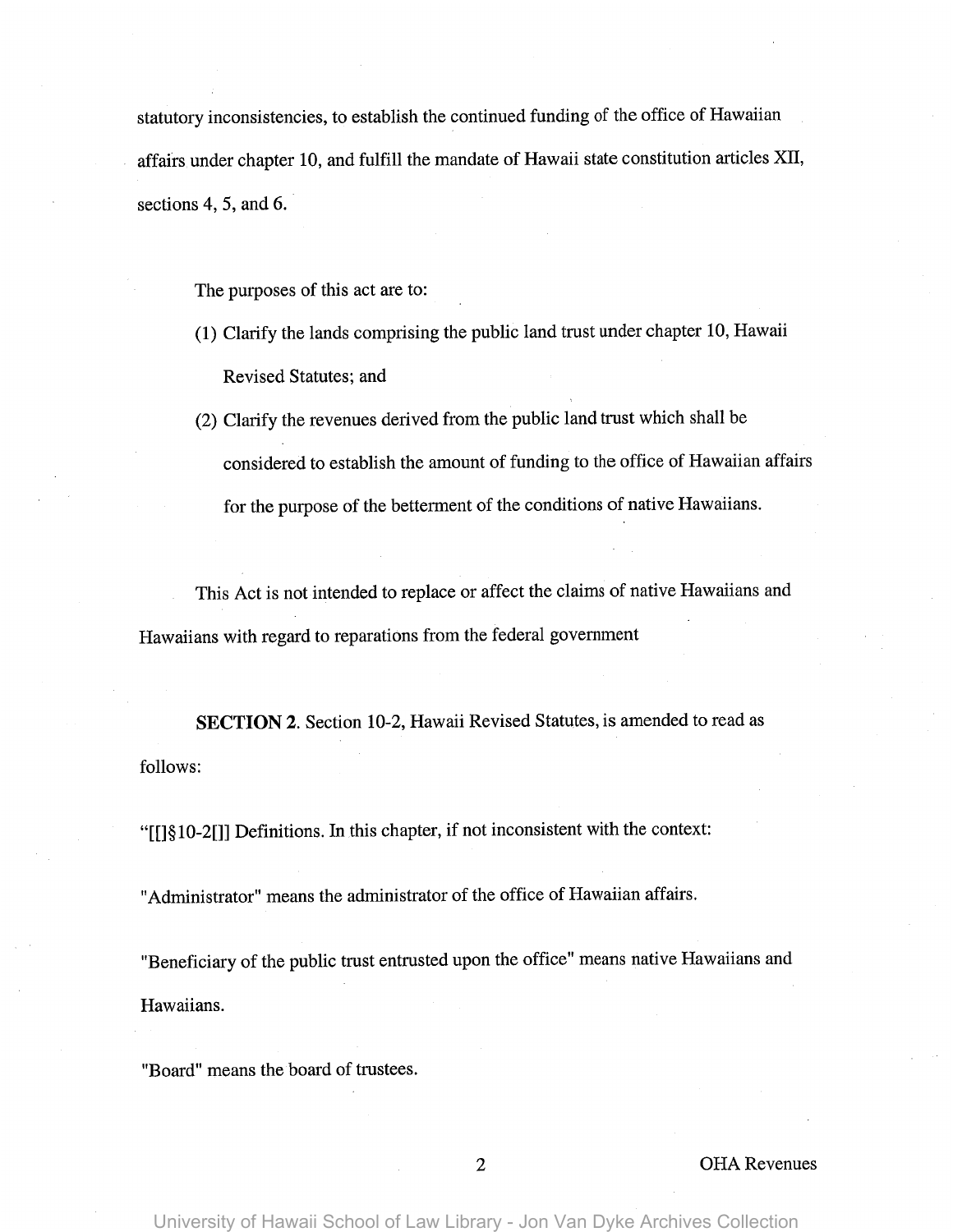"Hawaiian" means any descendant of the aboriginal peoples inhabiting the Hawaiian Islands which exercised sovereignty and subsisted in the Hawaiian Islands in 1778, and which peoples thereafter have continued to reside in Hawaii.

"Native Hawaiian" means any descendant of not less than one-half part of the races inhabiting the Hawaiian Islands previous to 1778, as defined by the Hawaiian Homes Commission Act, 1920, as amended; provided that the term identically refers to the descendants of such blood quantum of such aboriginal peoples which exercised sovereignty and subsisted in the Hawaiian Islands in 1778 and which peoples thereafter continued to reside in Hawaii.

"Office" means the office of Hawaiian affairs.

"Public land trust" means those lands:

(1) Which were ceded to the United States by the Republic of Hawaii under the joint resolution of annexation, approved July 7, 1898 (30 Stat. 750), or acquired in exchange for lands so ceded, and which were conveyed to the State of Hawaii by virtue of section  $5(b)$  of the Act of March 18, 1959 (73 Stat. 4, the Admission Act), (excluding therefrom lands and all proceeds and income from the sale, lease, or disposition of lands defined as "available lands" by section 203 of the Hawaiian Homes Commission Act, 1920, as amended);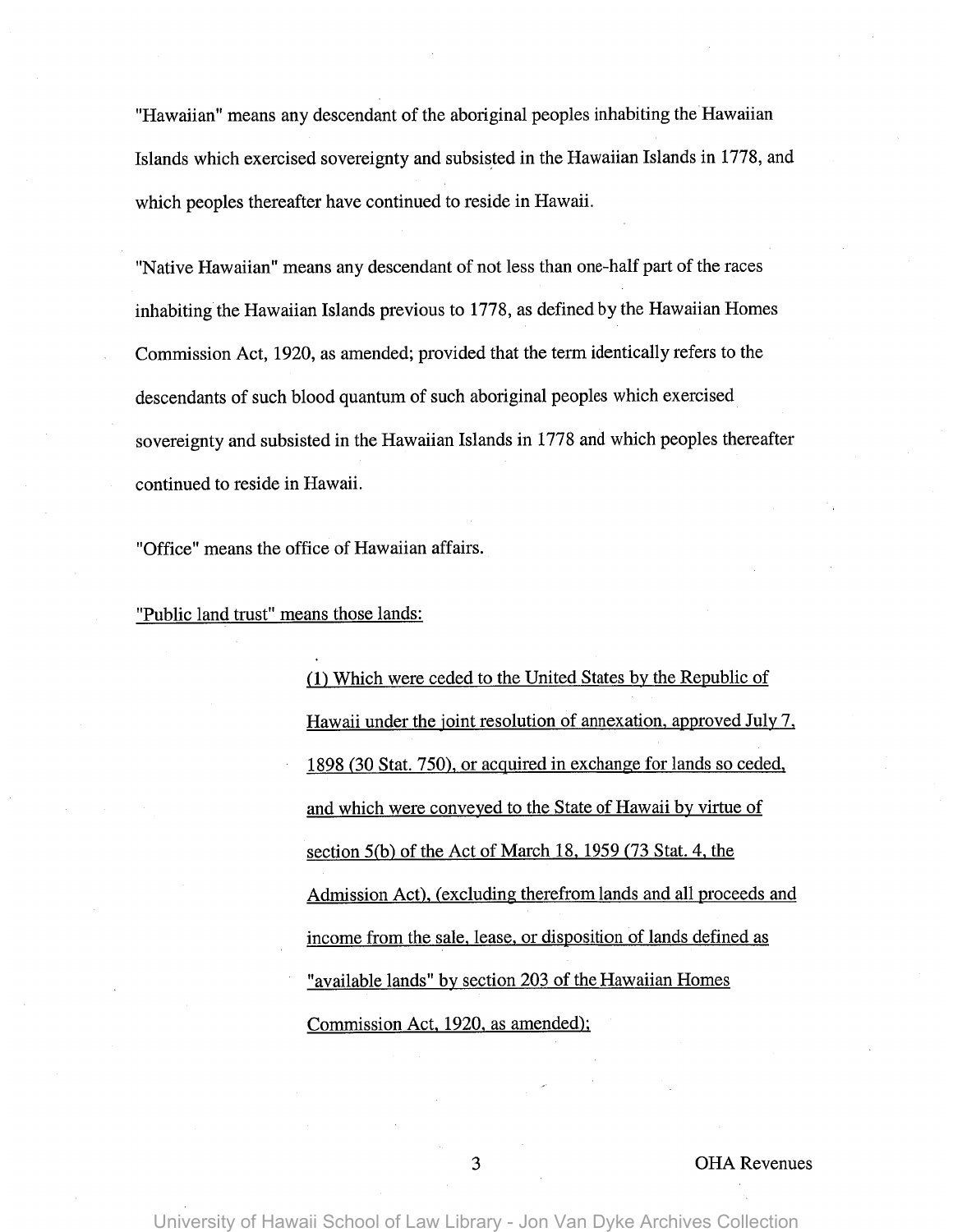(2) Retained by the United States under section 5(c) and 5(d) of the Act of March 18, 1959, and later conveyed to the State under section 5(e) of the Act of March 18, 1959; and

(3) Which were ceded to and retained by the United States under section 5(c) and 5(d) of the Act of March 18, 1959, and later conveyed to the State pursuant to the Act of December 23, 1963 (Public Law 88-233, 77 Stat. 472)."

"Revenue" means all proceeds, fees, charges, rents, or other income, or any portion thereof, derived from any sale, lease, license, permit, or other similar proprietary disposition, permitted use, or activity, that is situated upon and results from the actual use of lands comprising the public land trust, and including any penalties or levies exacted as a result of a violation of the terms of any proprietary disposition, but excluding any income, proceeds, fees, charges, or other moneys derived through the exercise of sovereign functions and powers including:

 $(1)$  Taxes;

(2) Regulatory or licensing fees;

(3) Fines, penalties, or levies;

(4) Registration fees;

(5) Moneys received by any public educational institution, including the University of Hawaii, and the community college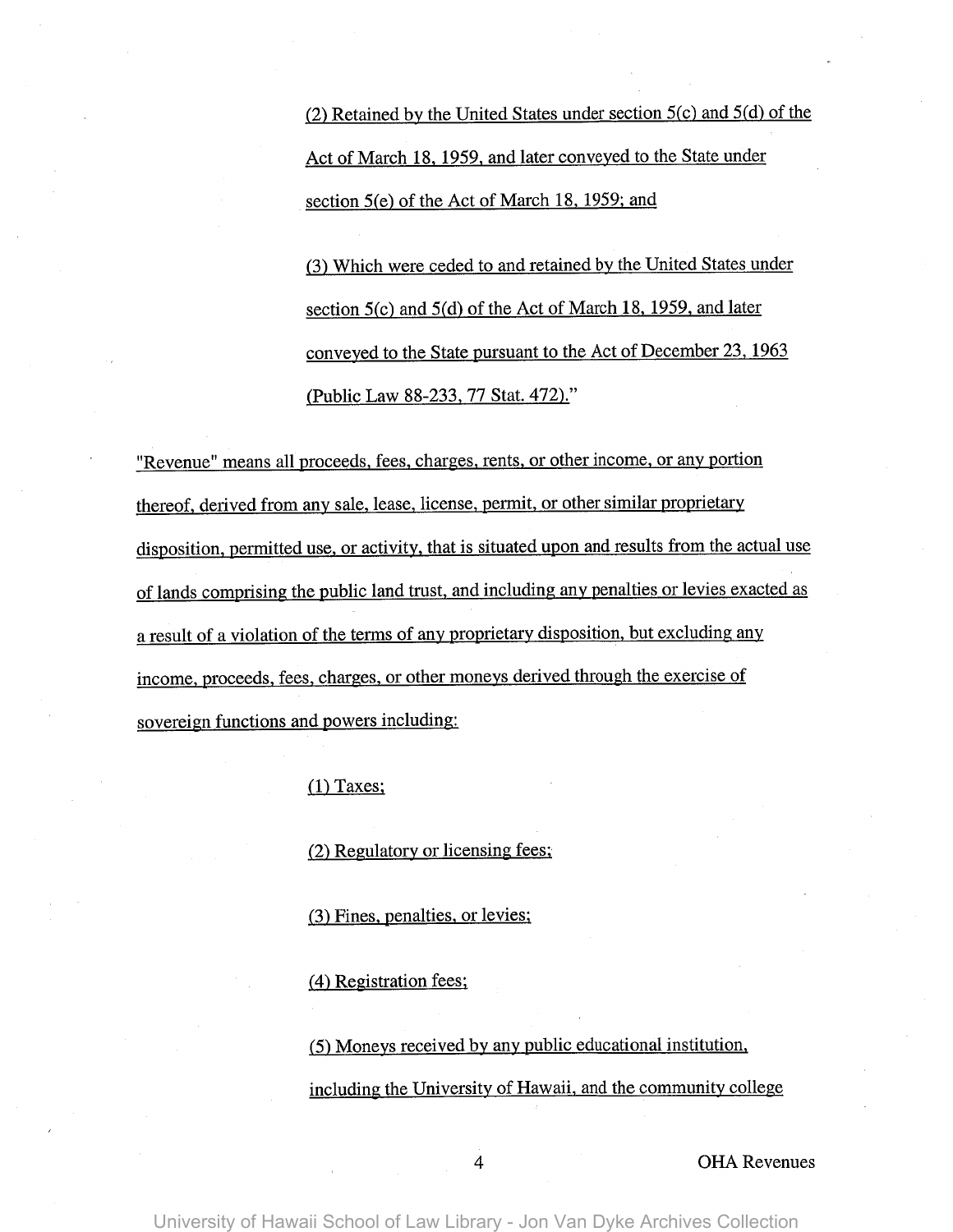system, from its educational programs and ancillary services, such as tuition, registration fees, meals, books, grants, or scholarships;

(6) Interagency and intra-agency administrative fees or assessments;

(7) Moneys derived from or provided in support of penal institutions and programs;

(8) Orants, carry-overs, and pass-throughs;

(9) Federal moneys, including federal-aid, grants, subsidies, and contracts;

(10) Moneys collected from the sale or dissemination of government publications;

(11) Department of defense proceeds on state-improved lands; and

(12) Moneys derived from the development of housing projects as defined under section 2010-1 and 2010-112 after the conveyance of the public land trust to the housing and community development corporation of Hawaii except as provided under section 10-13.6."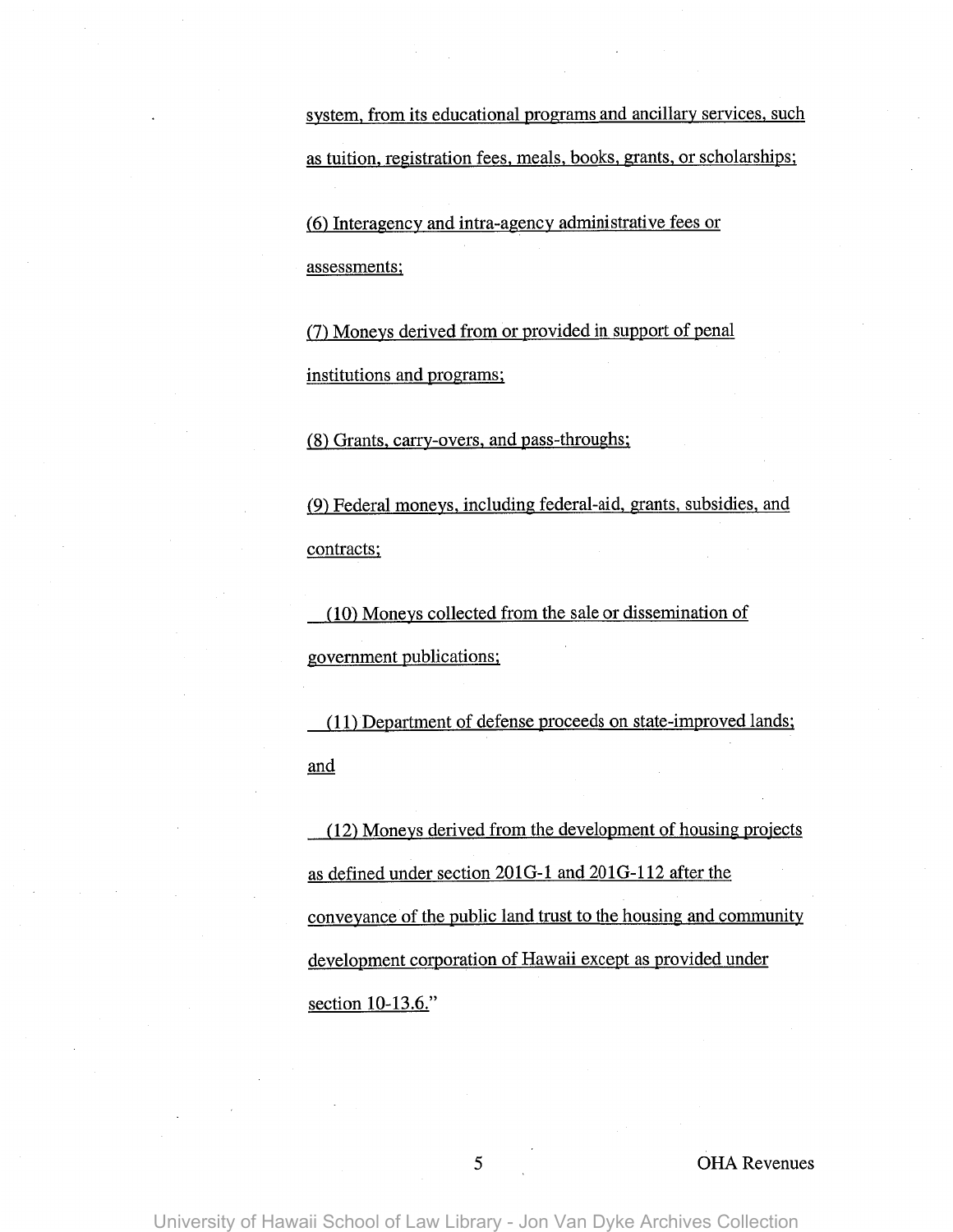**SECTION** 3. Section 10-3, Hawaii Revised Statutes, is amended to read as follows:

"[[] § 10-3 []] Purpose of the office. The purposes of the office of Hawaiian affairs include:

> (1) The betterment of conditions of native Hawaiians [. A pro rata portion of all funds derived from the public land trust shall be funded in an amount to be determined by the legislature for this purpose, and shall be held and used solely as a public trust for the betterment of the conditions of native Hawaiians. For the purpose of this chapter, the public land trust shall be all proceeds and income from the sale, lease, or other disposition of lands ceded to the United States by the Republic of Hawaii under the joint resolution of annexation, approved July 7, 1898 (30 Stat. 750), or acquired in exchange for lands so ceded, and conveyed to the State of Hawaii by virtue of section 5(b) of the Act of March 18, 1959 (73 Stat. 4, the Admissions Act), (excluding therefrom lands and all proceeds and income from the sale, lease, or disposition of lands defined as "available lands" by section 203 of the Hawaiian Homes Commission Act, 1920, as amended), and all proceeds and income from the sale, lease, or other disposition of lands retained by the United States under sections 5(c) and 5(d) of the Act of March 18, 1959, later conveyed to the State under section 5(e)];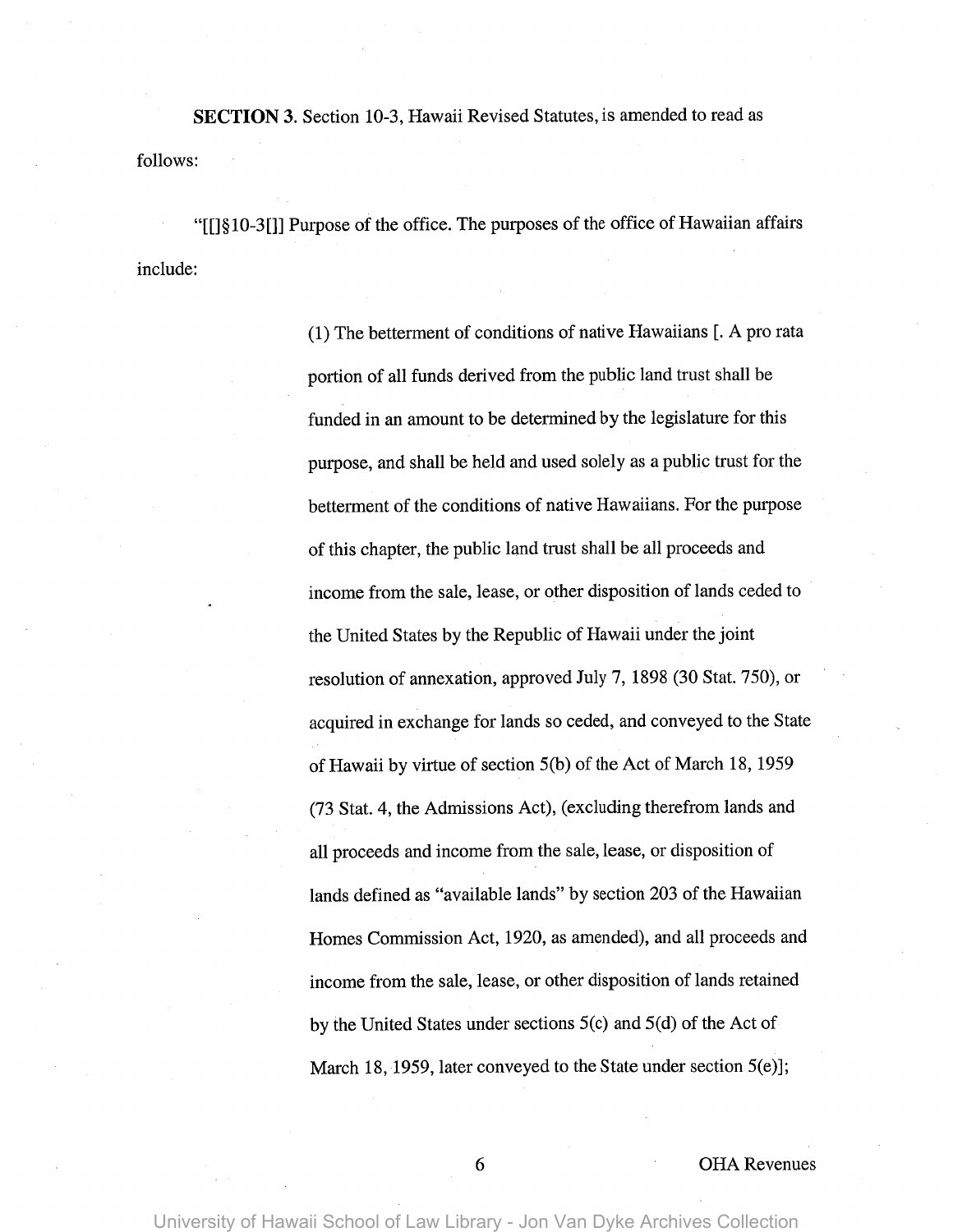(2) The betterment of conditions of Hawaiians;

(3) Serving as the principal public agency in this State responsible for the performance, development, and coordination of programs and activities relating to native Hawaiians and Hawaiians; except that the Hawaiian Homes Commission Act,1920, as amended, shall be administered by the Hawaiian homes commission;

(4) Assessing the policies and practices of other agencies impacting on native Hawaiians and Hawaiians, and conducting advocacy efforts for native Hawaiians and Hawaiians;

(5) Applying for, receiving, and disbursing, grants and donations from all sources for native Hawaiian and Hawaiian programs and services; and

(6) Serving as a receptacle for reparations."

**SECTION** 4. Section 10-5, Hawaii Revised Statutes, is amended to read as follows:

"[[]§1O-5[]] Board of trustees; powers and duties. The board shall have the power in accordance with law to:

> (1) Manage, invest, and administer the proceeds from the sale or other disposition of lands, natural resources, minerals, and income derived from whatever sources for native Hawaiians and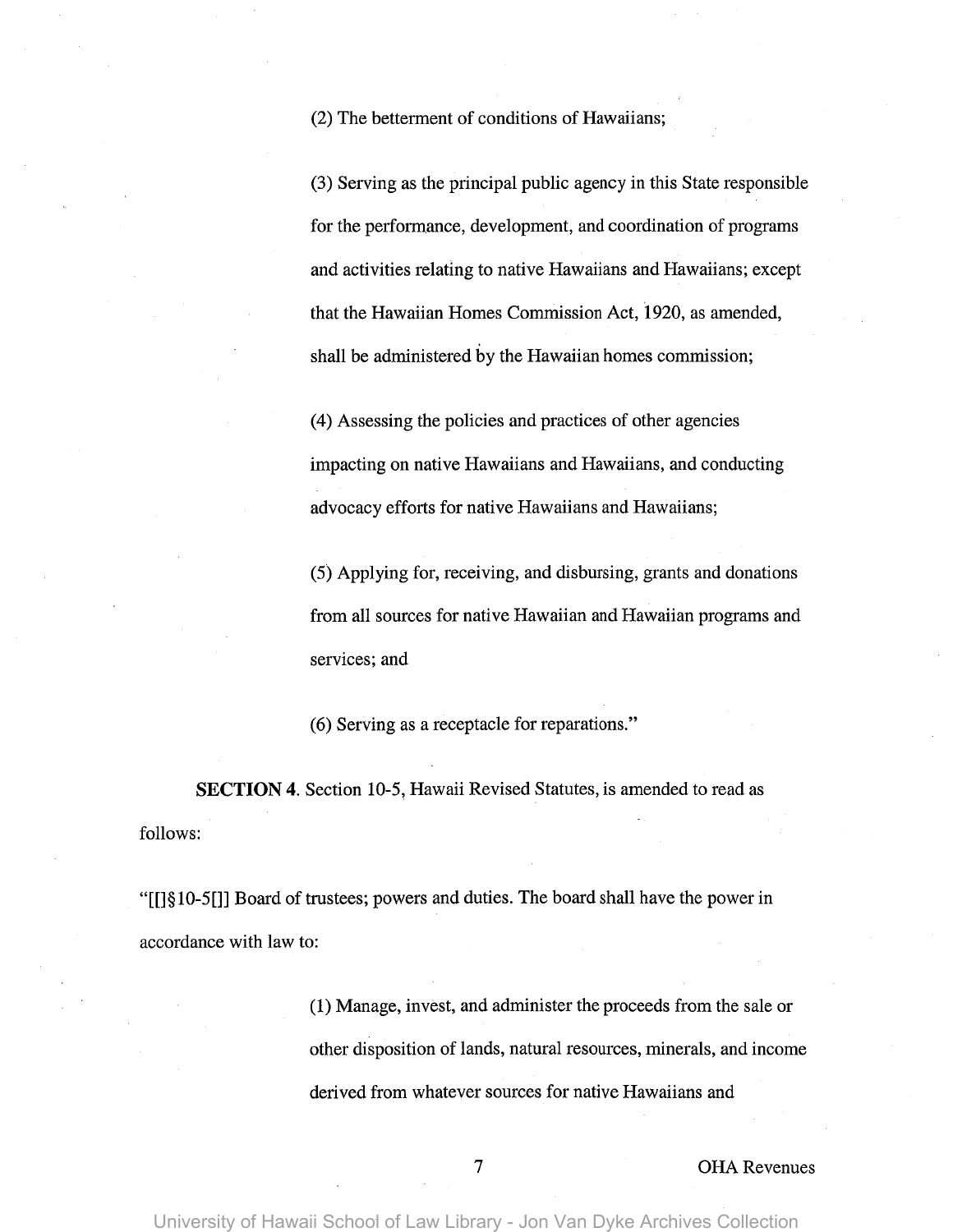Hawaiians, including all [income and proceeds from] moneys received by the office equivalent to that pro rata portion of the [trust] revenue derived from the public land trust referred to in section [10-3, of this chapter:] 10-2;

(2) Exercise control over real and personal property set aside to the office by the State of Hawaii, the United States of America, or any private sources, and transferred to the office for native Hawaiians and Hawaiians; provided that all of the properties acquired by the . office shall be controlled and managed for the purposes of this chapter, subject to any limitations of the trust provisions established by article XII, sections 5 and 6, of the state Constitution;

(3) Collect, receive, deposit, withdraw, and invest money and property on behalf of the office;

(4) Formulate policy relating to the affairs of native Hawaiians and Hawaiians, provided that such policy shall not diminish or limit the benefits of native Hawaiians under article XII, section 4, of the state Constitution;

(5) Otherwise act as a trustee as provided by law;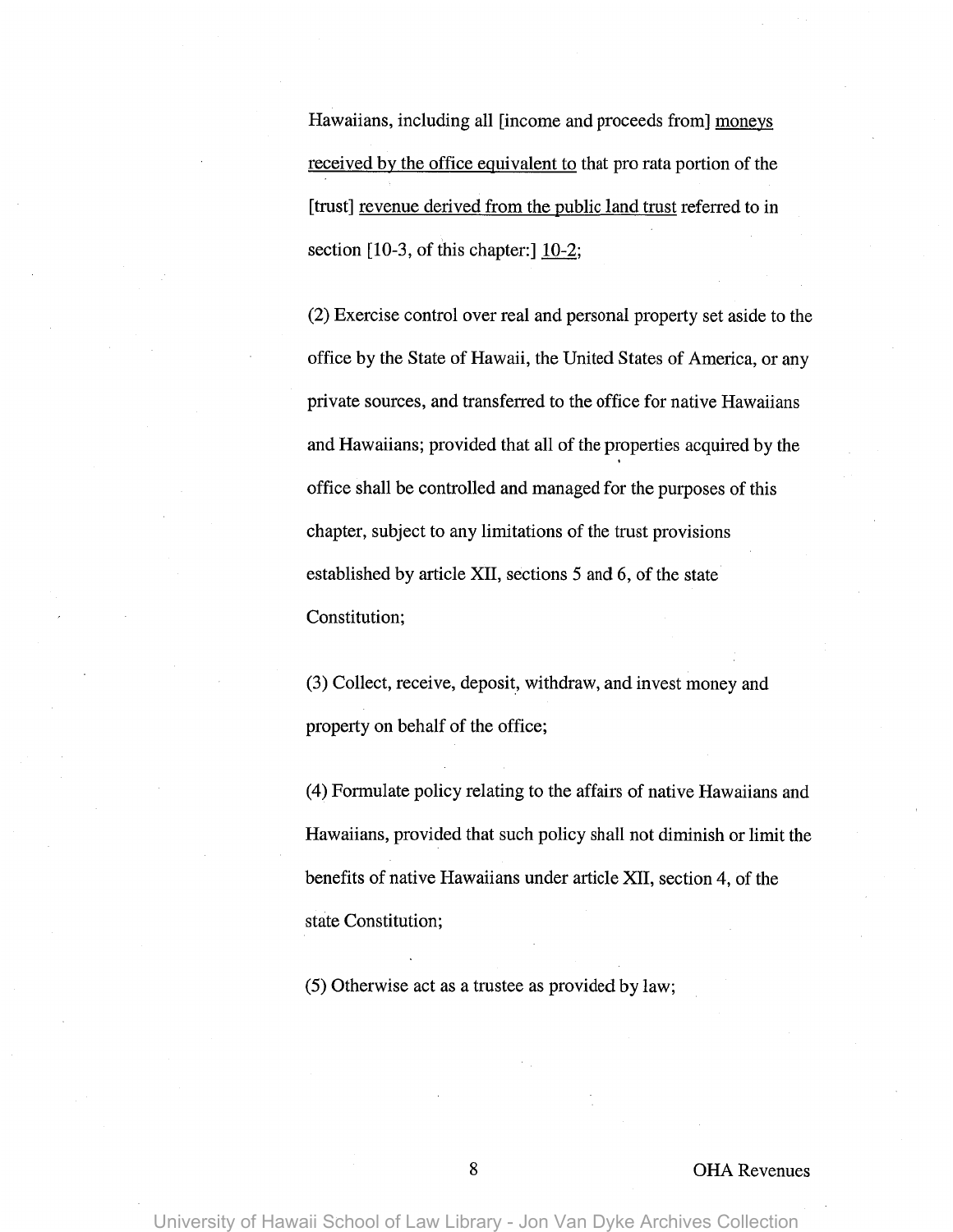(6) Delegate to the administrator, its officers and employees such powers and duties as may be proper for the performance of the powers and duties vested in the board;

(7) Provide grants to public or private agencies for pilot projects, demonstrations, or both, where [such] those projects or demonstrations fulfill criteria established by the board;

(8) Make available technical and financial assistance and advisory services to any agency or private organization for native Hawaiian and Hawaiian programs, and for other functions pertinent to the purposes of the office of Hawaiian affairs. Financial assistance may be rendered through contractual arrangements as may be agreed upon by the board and any such agency or organization; and

(9) Adopt and use a common seal by which all official acts shall be authenticated."

**SECTION** 5. Section 10-13, Hawaii Revised Statutes, is amended to read as follows:

"[ $\left[\frac{810-13}{\right]}$ ] Appropriations; accounts; reports. (a) Moneys appropriated by the legislature for the office shall be payable by the director of finance, upon vouchers approved by the board, or by any officer elected or appointed by the board and authorized by the board to approve [such] the vouchers on behalf of the board. All moneys received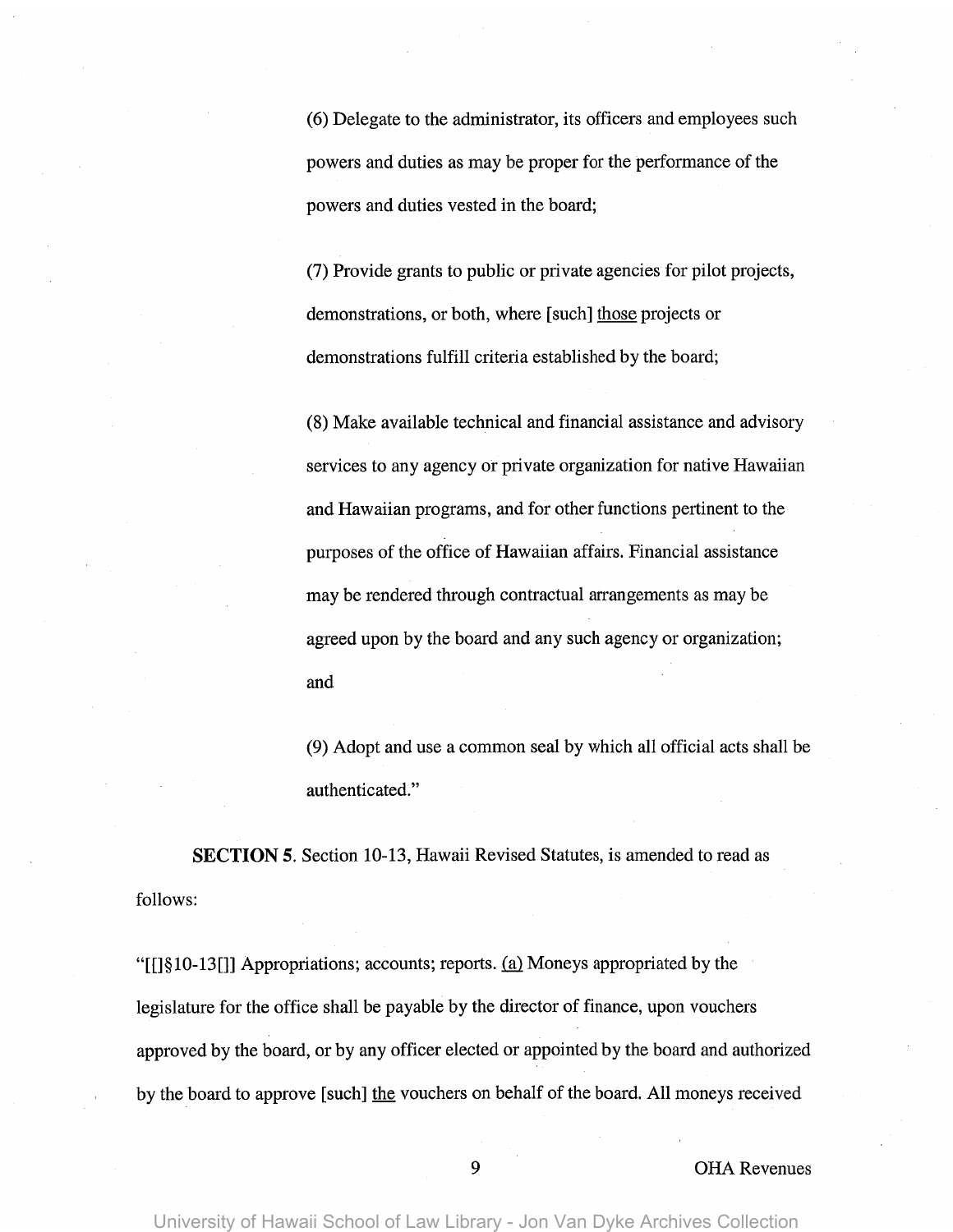by or on behalf of the board shall be deposited with the director of finance and kept separate from moneys in the state treasury; except that any moneys received from the federal government or from private contributions shall be deposited and accounted for in accordance with conditions established by the agencies or persons from whom the moneys are received; and except that with the concurrence of the director of finance, moneys received from the federal government for research, training, and other related purposes of a transitory nature, and moneys in trust or revolving funds administered by the office, shall be deposited in depositories other than the state treasury and shall be reported on to the state comptroller under section 40-81, and rules prescribed thereunder.

fhl Income derived from the sale of goods or services and [income from lands and property as described in section 10-3,] all moneys received by the office equivalent to that pro rata portion of the revenue derived from the public land trust described in section 10-2, shall be credited to special or other funds; provided that upon the recommendation of the office, the comptroller shall establish such other separate accounts or special funds for other designated revenues as may be directed by the board or its authorized representative."

**SECTION** 6. Section 10-13.5, Hawaii Revised Statutes, is amended to read as follows:

"[[]§1O-13.5[]] Use of public land trust proceeds. Twenty per cent of all [funds] revenue derived from the public land trust[, described in section 10-3,] shall be expended by the office[, as defined in section 10-2,] for the [purposes of this chapter.] betterment of the conditions of native Hawaiians."